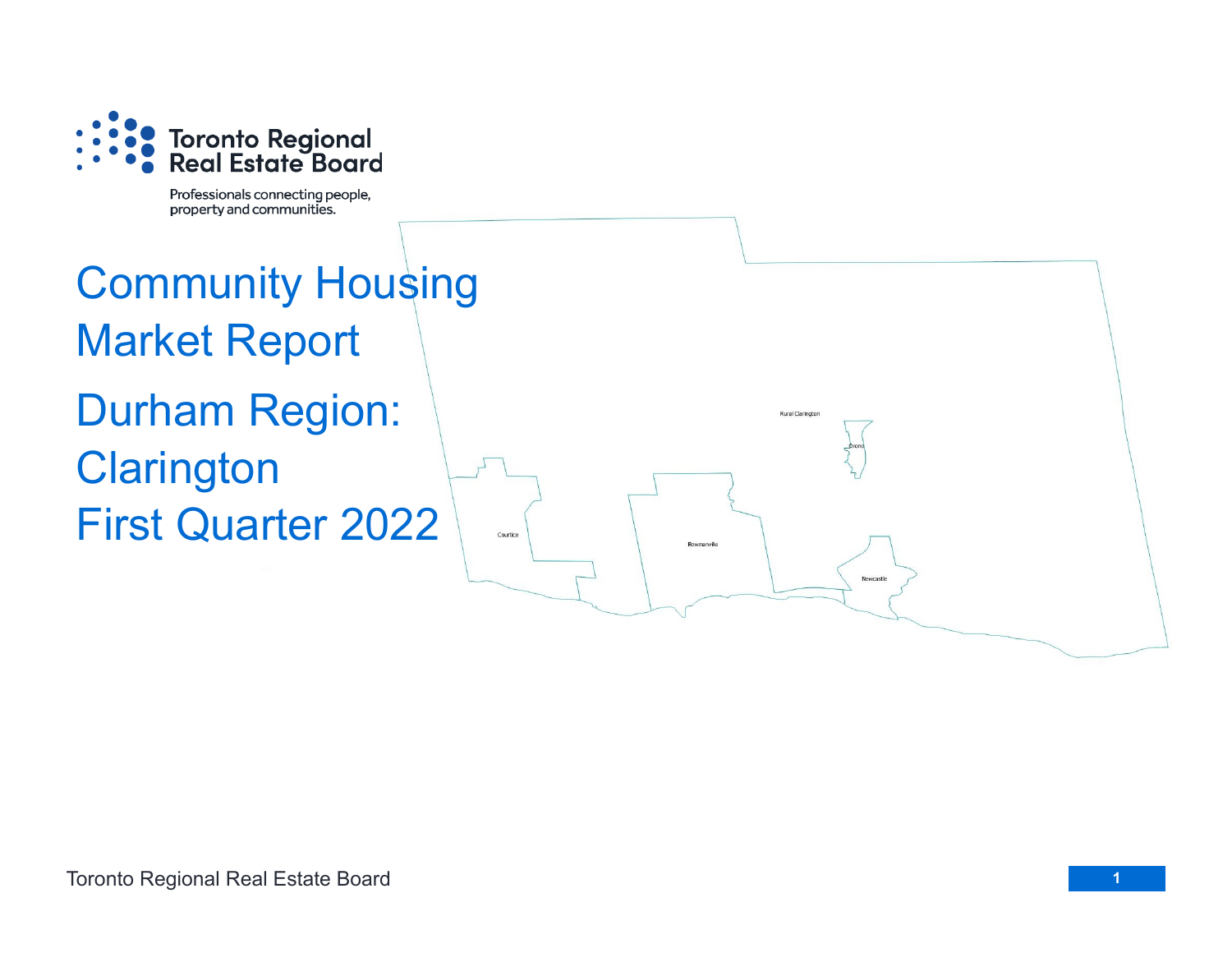## SUMMARY OF EXISTING HOME TRANSACTIONS ALL HOME TYPES, FIRST QUARTER 2022

## CLARINGTON COMMUNITY BREAKDOWN

| <b>Community</b>        | <b>Sales</b> | <b>Dollar Volume</b> | <b>Average Price</b> | <b>Median Price</b> | <b>New Listings</b> | <b>Active Listings</b> | Avg. SP/LP | Avg. DOM |
|-------------------------|--------------|----------------------|----------------------|---------------------|---------------------|------------------------|------------|----------|
| Bowmanville             | 277          | \$303,559,229        | \$1,095,882          | \$1,035,000         | 472                 | 98                     | 128%       | 6        |
| Courtice                | 157          | \$177,968,771        | \$1,133,559          | \$1,110,000         | 257                 | 40                     | 133%       |          |
| Newcastle               | 88           | \$90,546,777         | \$1,028,941          | \$1,002,500         | 121                 | 23                     | 124%       |          |
| Orono                   | 8            | \$8,382,200          | \$1,047,775          | \$865,500           | 12                  |                        | 128%       |          |
| <b>Rural Clarington</b> | 20           | \$34,354,899         | \$1,717,745          | \$1,664,000         | 37                  | 16                     | 110%       | 10       |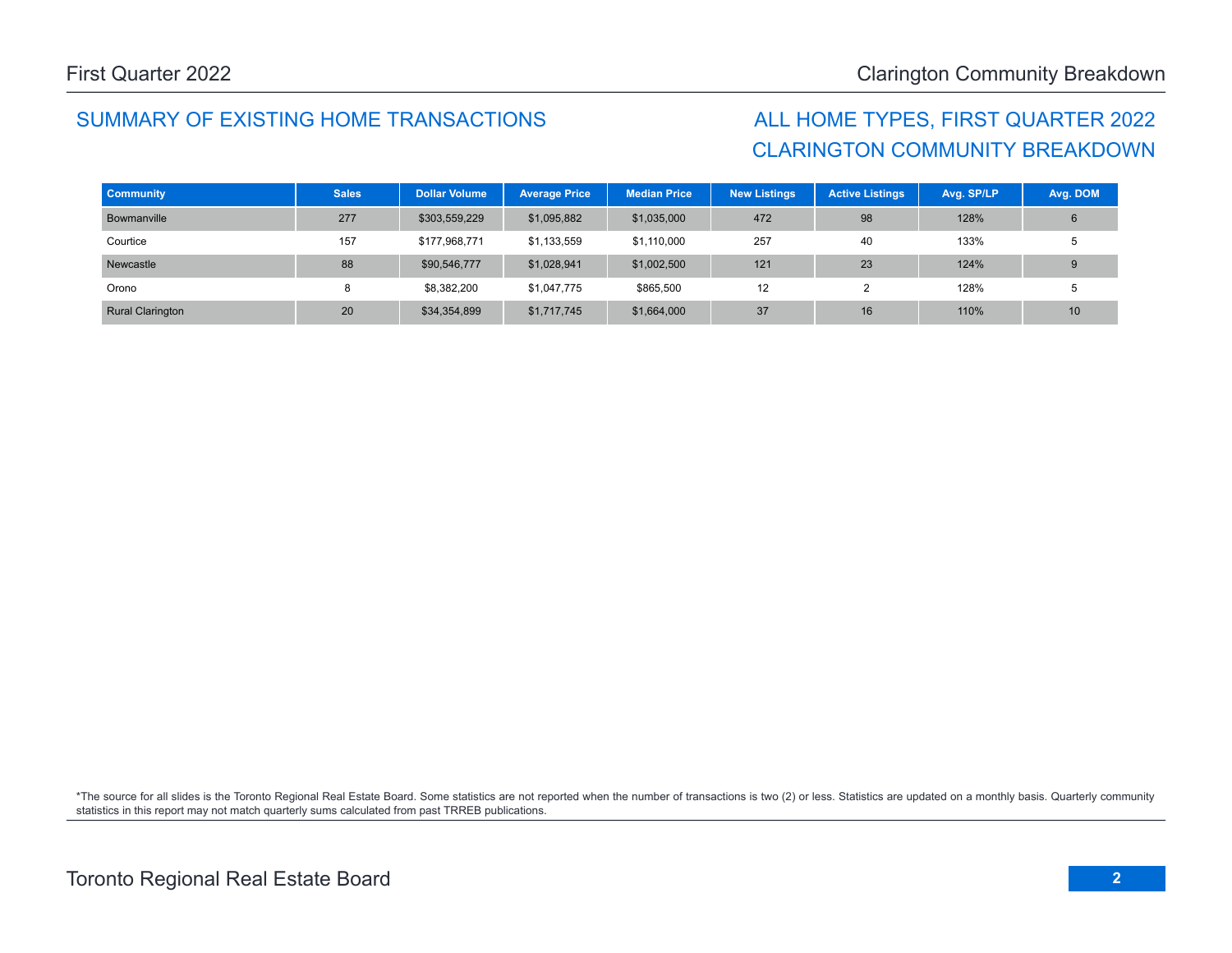\$971 \$995





Average Days on Market\*



#### Detached Semi-Detached Att/Row/Twnhouse Condo Townhouse Condo Apartment Other \$865 \$875 \$0 \$648 \$655 \$0 Sales-to-New Listings Ratio\* Detached Semi-Detached Attliedwitwmouse Condo Townhouse Condo Agatment Other 55 % 59 % 67 % 0 % 71 % 60 % Average Sale Price to List Price Ratio\* 137 %

\$955 \$958

Average/Median Selling Price (,000s)\*

\$1,224 \$1,200



\*The source for all slides is the Toronto Regional Real Estate Board. Some statistics are not reported when the number of transactions is two (2) or less. Statistics are updated on a monthly basis. Quarterly community statistics in this report may not match quarterly sums calculated from past TRREB publications.

## Toronto Regional Real Estate Board **3**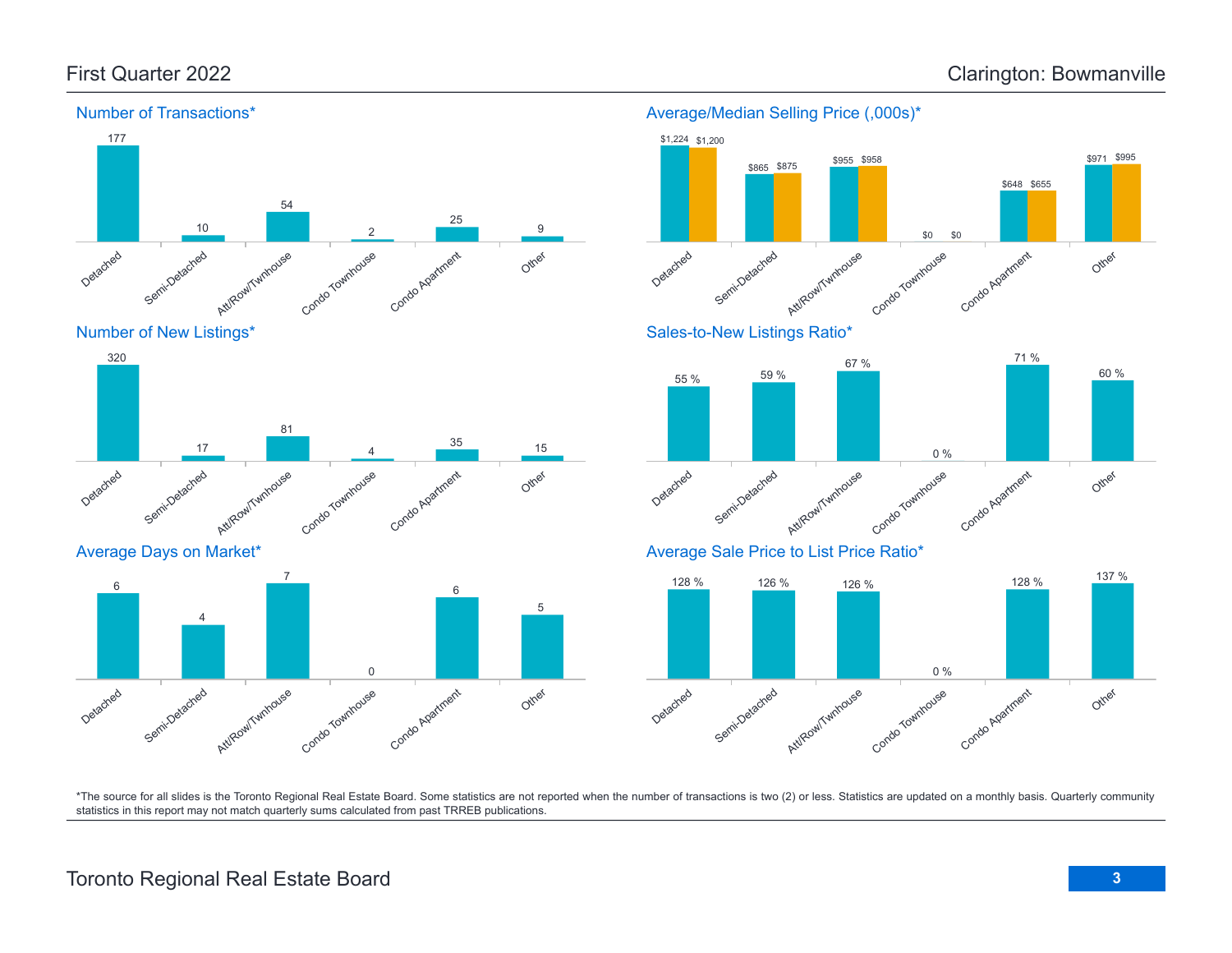

Number of New Listings\*



Average Days on Market\*



### Average/Median Selling Price (,000s)\*



Sales-to-New Listings Ratio\*





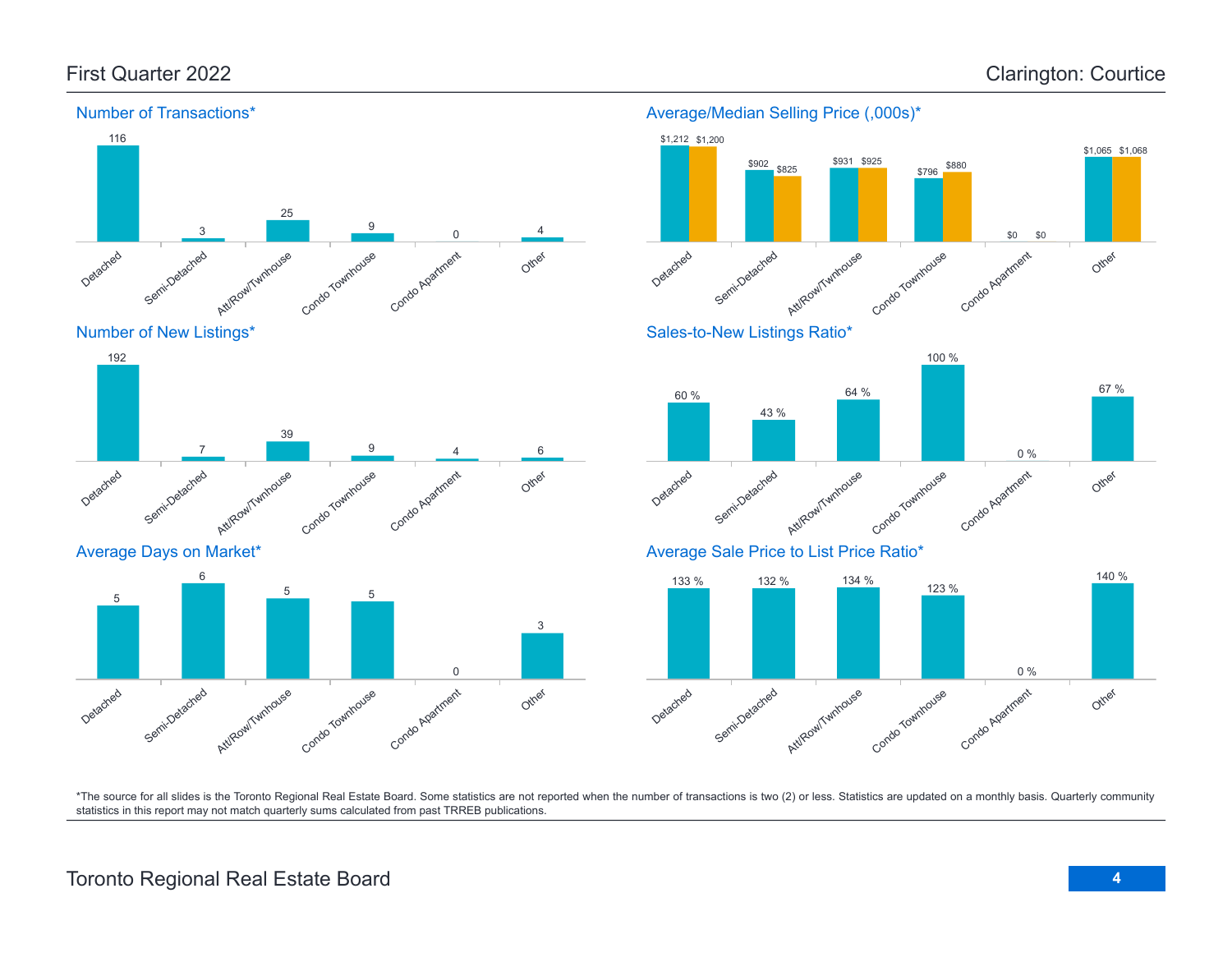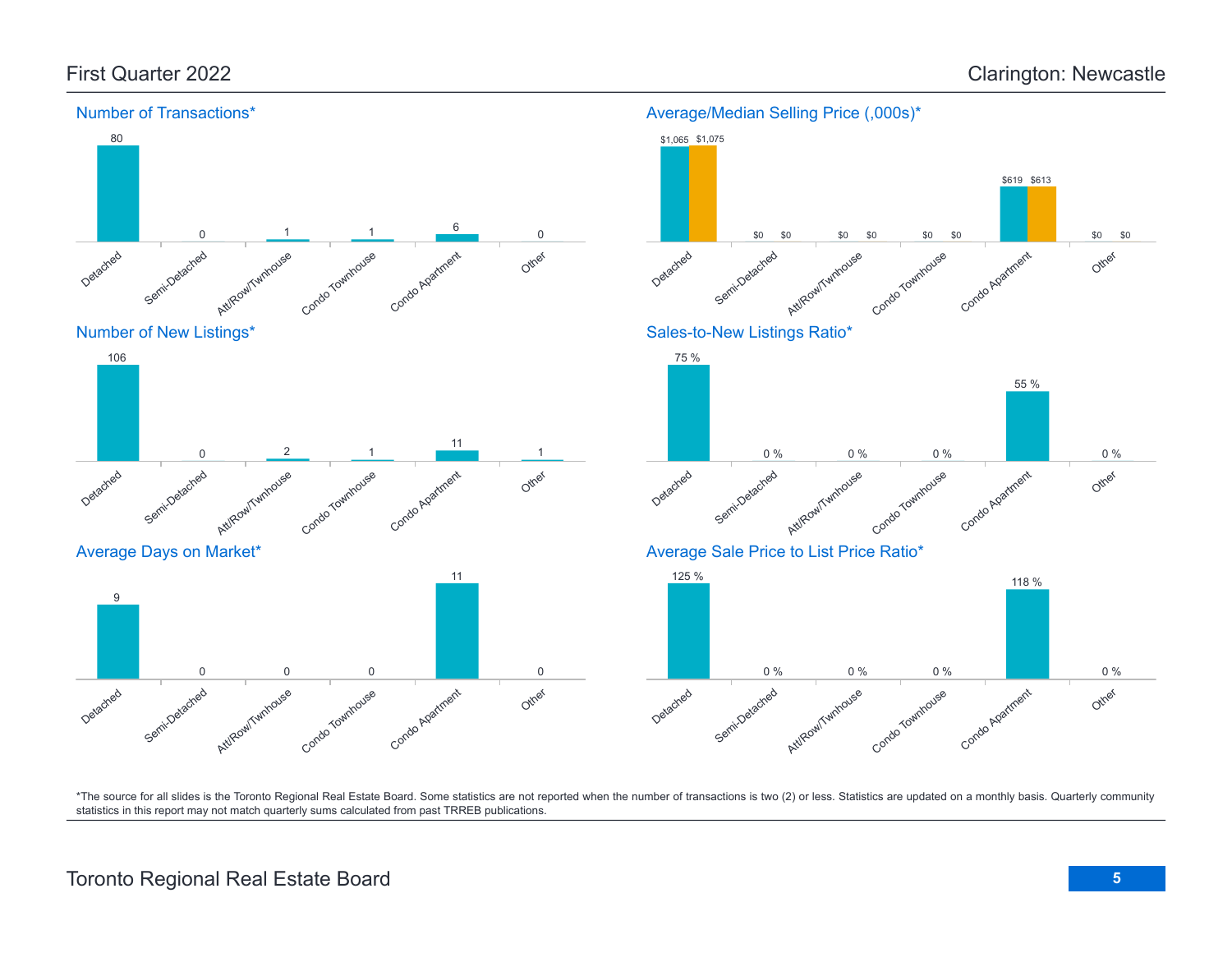